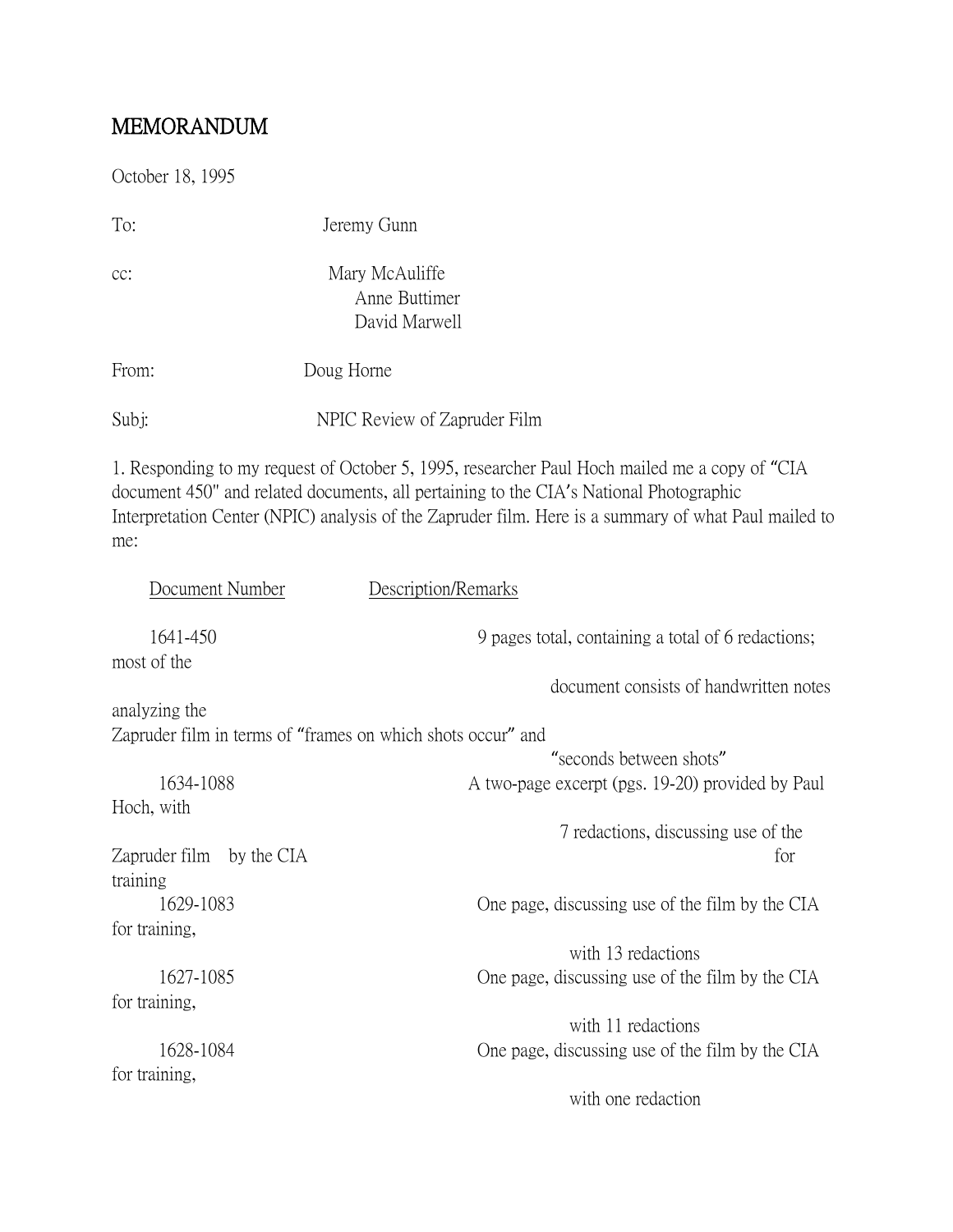According to Paul Hoch, the first item, #1641-450, was first released in 1976 following a FOIA class-action lawsuit, and at that time was simply called "CIA document 450", and had more redactions than it does now. The version Paul has given us (1641-450) was provided to him in 1982 as part of the CIA's "Batch G" release. The additional five pages cited above, all of which refer to use of the Zapruder film by the CIA for unspecified training, were also part of the 1982 "Batch G" release.

Horne e:\wp-docs\Z-film.wpd File: 4.20.3

2. As I see them, the issues surrounding the NPIC's review of the Zapruder film are:

 A. Different researchers, for different reasons, feel that the Zapruder film may have been altered either by removing frames, adding repetitive frames, or by altering the images in some of the frames. The most common allegation regarding altered frames centers around the physical appearance of the President's head wound(s) in the Zapruder film. As one independent researcher has pointed out<sup>[1](#page-1-0)</sup>, the number of copies made at NPIC (namely, "print test", followed by "make 3 prints") equals  $4$  total, which is the same number emanating from Dallas in official explanations of the film's history (i.e., Zapruder's original and 3 copies). Unfortunately, CIA document 450 is undated.

B. There are two clues, however, as to when the NPIC analysis was done:

 (1) Page 9 of the NPIC analysis has a data column titled "Life Magazine", and in the data column the following phrases appear in quotation marks when describing frames on which shots occur: "74 frames later", and "48 frames after that". This wording, which appears in quotes on the CIA document, is identical to wording which appears on page 52F of the December 6, 1963 issue of Life magazine in Paul Mandel's article about the assassination, strongly suggesting (but not proving) that NPIC did its analysis after December 6, 1963.

([2](#page-1-1)) An independent researcher writes<sup>2</sup> that a congressional investigation in 1975 (without specifying which one) shook loose some CIA files (without specifying which files or documents) "...related to a Secret Service request of the CIA's laboratory at the NPIC to analyze the Zapruder film...though the released documents are inconclusive as to when this examination took place other than in late 1963, internal evidence does point to its being performed after November 29 and probably before mid-December. Secret Service agents were apparently present during the analysis

<span id="page-1-1"></span><span id="page-1-0"></span> $\overline{\phantom{a}}$ <sup>1</sup> See Best Evidence, by David Lifton, Pages 556-7 of Caroll & Graf edition (pages 647-8 of Signet edition).

<sup>2</sup> See Pictures of the Pain, by Richard Trask, page 107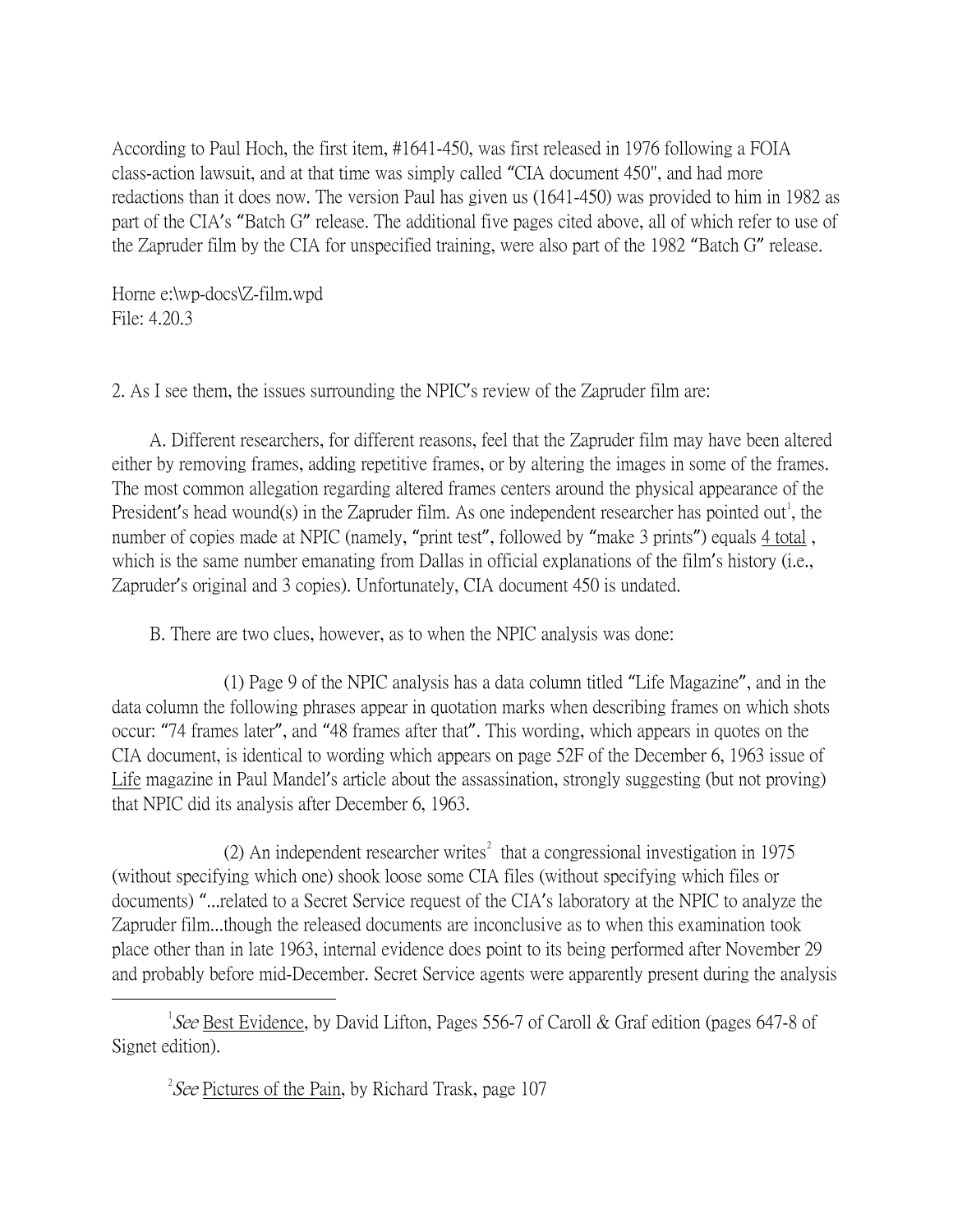and took the film back when it was completed."

 C. Neither the purpose nor end use of the NPIC analysis can be gleaned by studying CIA document 1641-450. What is clear, however, is that the analyst was unsure whether Zapruder's camera operated at 16 or 18 frames per second. (Note: the FBI lab report which reported average speed was 18.[3](#page-2-0) frames per second was prepared on December 20, 1963.<sup>3</sup>) One other assumption of the study was that only 3 shots were fired. One last data point all 3 NPIC scenarios have in common is that frame 312 on the Zapruder film represents a single shot to the head; each of the three scenarios postulates a different starting point for the first shot striking an occupant of the limousine.

 D. The NPIC study surfaces in the first place because of a May 14, 1975 CIA letter which forwards it to the Rockefeller Commission. This letter, which is page 1 of CIA document 450, does confirm that the NPIC analysis was indeed provided to the Secret Service, and was the "only textual material involved." However, page 3 of document 450 indicates that NPIC found the handwritten analysis notes with "the four photo briefing boards made from the Zapruder film." The point here is that there were four photo briefing boards prepared for someone (presumably the Secret Service), which to my knowledge are not in the published official records of either the Warren Commission or the HSCA.

 E. The training issue: the last 4 documents provided by Paul Hoch, which are cited in paragraph 1 above, collectively indicate that the CIA obtained a copy of the Zapruder film from Time, Inc. in 1965 which was used for some type of unspecified training from 1965-1969. Each of these CIA documents contains at least one redaction, which appears to be related to either chain-of-custody of the training film, or who received the training, or both.

## 3. Recommendations:

 A. ARRB should immediately request of the CIA the original, unredacted documents listed above in paragraph one, for purposes of a board determination and possible release in accordance with the JFK Act.

 B. ARRB should request of the Secret Service, if not already released, the U.S. Secret Service document requesting that NPIC conduct its analysis of the Zapruder film, and all related documentation.

 C. ARRB should request of the CIA the four photo briefing boards originally associated with the NPIC analysis, as well as all correspondence with the Secret Service concerning this issue.

<span id="page-2-0"></span> $\frac{1}{3}$  $3$ *Ibid.*, page 98